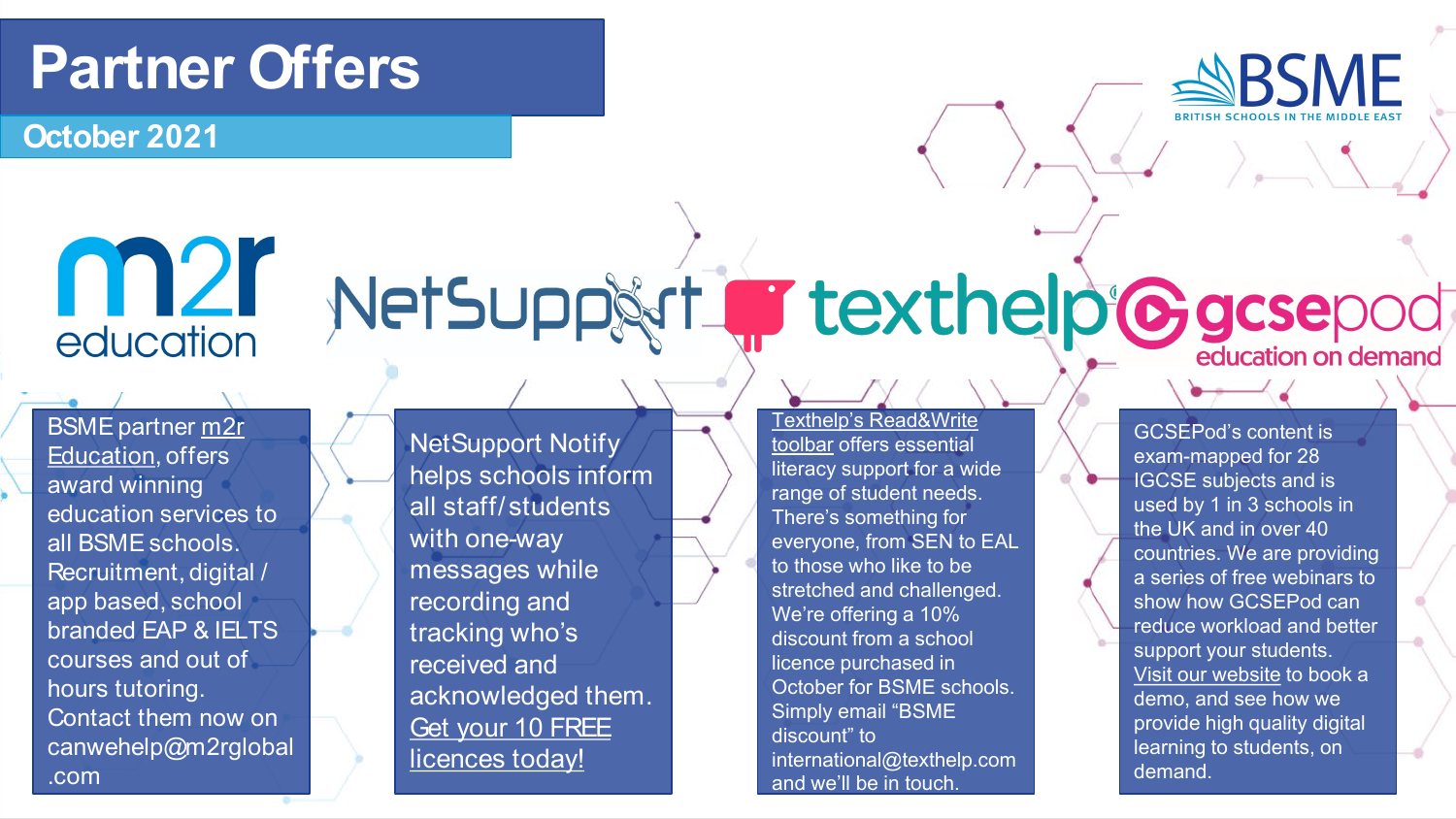#### **October 2021**





# LEARNING **e-Qualitas**



The Good, the Bad and the Ugly – the "why" of [student-level](https://www.learningladders.info/event/the-good-the-bad-and-the-ugly-the-why-of-student-level-data/)  data

e-Qualitas is currently offering BSME schools the opportunity to upskill their experienced teaching staff with British QTS through our 'Assessment only' route to QTS. Online delivery, and expert Tutor support [provided. Enquire](https://www.e-qualitas.co.uk/international/)  **Here** 



Oxford International Curriculum is a new approach to teaching and learning, which fosters wellbeing in education and develops lifelong learning skills for students' future personal, career and [academic success. Explore](http://www.oxfordinternationalcurriculum.com/)  our website to see a new curriculum for teachers and learners with a vision and to register your interest..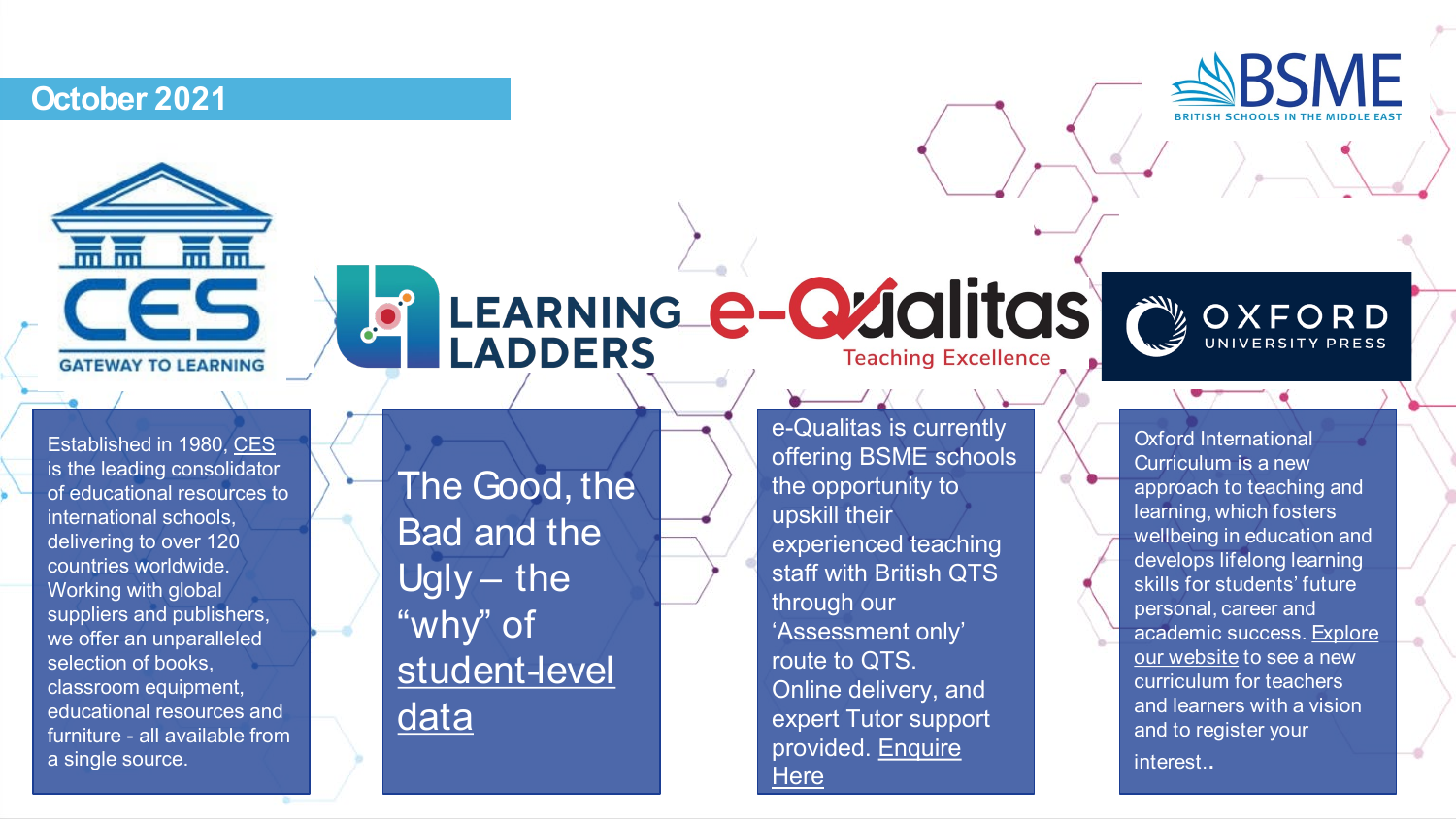October 2021



furniture for learning

**RSMF** 

Sf objt t bodf c jt !b!rhbejoh! FeU di !qspwef sup!qsjn bsz! boe!t f dpoebsz!t di pprty!! Sf objt t bodf !gspevdut ! gspn puf !t vddf t t !bn poht u t wef out !pdbmibhf t !boe! bcimuft!u spvhi! gfst pobmit felbt tfttn fou boe!gsbdudf !jo!sf bejoh!boe! n bu t !Dvssf ouz! tvggpsujoh! pwf sl231!t di pprh!jo!u f! N FOB!sf hjpo!x ju !u f js! muf sbdz!boe!ovn f sbdz! ef wf man f ou

RENAISSANCE<sup>®</sup>

### real training Warwick mann

www.realtraining.co.uk

We are pleased to announce the release of our new, DfE quality assured, Senior Mental **Health Lead courses** available to study from January 2022. You can visit our website for more information on these and all other **COULSES** 

For over 20 years **Warwick Mann** International have been providing quality services and advice to International schools and teachers throughout the world. For a list of some of the areas we get involved with and for some generic information please visit the link and we will be happy to hear from you.

T. Clbsf !b!hmcbrimhbejoh! t qf djbrit ujo!u f !ef t jho-! n bovcodwsf !boe! jot ubmnujpo!pd bopwbujwf! Gvsojuvsf!Tzt uf n t!boe! Gyn f!Dvgcpbset!gps! Tdjf odf -! Gope! Uf di -! TUFBN !boe!N bl f st qbdf ! Drbt t sppn t /!Wt julpvs! X f ct juf ps!Hf ujo!upvdi ! qpsblogf f !pddi bshf ! ef t jho!dpot vmbujpo;! t brfit A t qmt c/dp/vl